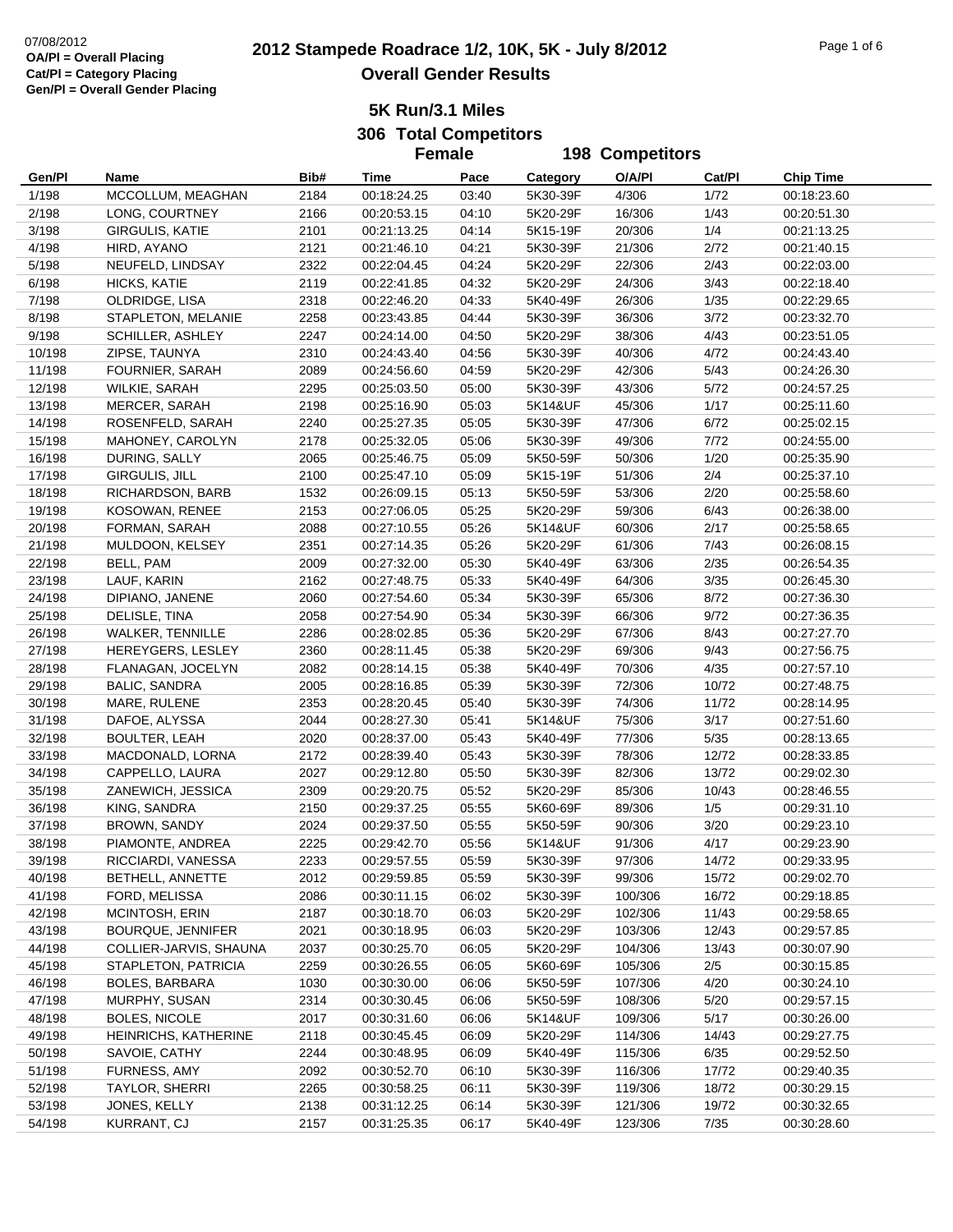**5K Run/3.1 Miles306 Total Competitors**

**Female**

|         |                           |      | <b>Female</b>              |       | <b>198 Competitors</b> |         |        |                  |
|---------|---------------------------|------|----------------------------|-------|------------------------|---------|--------|------------------|
| Gen/Pl  | Name                      | Bib# | Time                       | Pace  | Category               | O/A/PI  | Cat/Pl | <b>Chip Time</b> |
| 55/198  | FABBRI, ROBERTA           | 2071 | 00:31:25.85                | 06:17 | 5K30-39F               | 124/306 | 20/72  | 00:30:13.85      |
| 56/198  | MACLELLAN, STEPHANIE      | 2176 | 00:31:26.10                | 06:17 | 5K30-39F               | 125/306 | 21/72  | 00:30:45.70      |
| 57/198  | WHITE, CORINA             | 2292 | 00:31:29.15                | 06:17 | 5K14&UF                | 126/306 | 6/17   | 00:31:01.95      |
| 58/198  | FAFARD, MICHELLE          | 2072 | 00:31:30.05                | 06:18 | 5K20-29F               | 127/306 | 15/43  | 00:31:01.40      |
| 59/198  | <b>WIRSTA, ROBIN</b>      | 2297 | 00:31:31.55                | 06:18 | 5K20-29F               | 128/306 | 16/43  | 00:31:12.85      |
| 60/198  | <b>WILLIAMS, MORGAN</b>   | 2296 | 00:31:34.95                | 06:18 | 5K20-29F               | 129/306 | 17/43  | 00:30:21.70      |
| 61/198  | LONGWORTH, STEPHANIE      | 2168 | 00:31:41.25                | 06:20 | 5K20-29F               | 131/306 | 18/43  | 00:29:25.05      |
| 62/198  | SKILLEN, KYLEIGH          | 2253 | 00:31:54.65                | 06:22 | 5K15-19F               | 134/306 | 3/4    | 00:30:43.30      |
| 63/198  | PILI, NINI                | 2226 | 00:31:55.05                | 06:23 | 5K40-49F               | 135/306 | 8/35   | 00:30:16.75      |
| 64/198  | BEEHARRY, NEENA           | 2008 | 00:31:56.25                | 06:23 | 5K30-39F               | 136/306 | 22/72  | 00:31:17.85      |
| 65/198  | TALDORF, SYLVIA           | 2264 | 00:31:58.40                | 06:23 | 5K40-49F               | 137/306 | 9/35   | 00:31:06.85      |
| 66/198  | SANGUINETTI, RACHEL       | 2242 | 00:32:08.60                | 06:25 | 5K20-29F               | 138/306 | 19/43  | 00:31:03.20      |
| 67/198  | O'DONOGHUE, MARIE-CLAIRE  | 2216 | 00:32:10.15                | 06:26 | 5K20-29F               | 139/306 | 20/43  | 00:31:33.90      |
| 68/198  | <b>BOIVIN, SYLVIE</b>     | 2016 | 00:32:12.55                | 06:26 | 5K50-59F               | 140/306 | 6/20   | 00:31:35.65      |
| 69/198  | PONGO, CARMEN             | 2227 |                            | 06:27 | 5K30-39F               | 141/306 | 23/72  |                  |
|         |                           |      | 00:32:17.10<br>00:32:27.95 |       |                        |         |        | 00:31:01.75      |
| 70/198  | DAFOE, SHERI              | 2046 |                            | 06:29 | 5K40-49F               | 145/306 | 10/35  | 00:31:50.35      |
| 71/198  | METCALF, LYNN             | 2200 | 00:32:30.45                | 06:30 | 5K50-59F               | 147/306 | 7/20   | 00:31:39.25      |
| 72/198  | COCKBAIN, TERRI-LYNN      | 2035 | 00:32:32.10                | 06:30 | 5K20-29F               | 148/306 | 21/43  | 00:31:54.15      |
| 73/198  | HANSEN, JENNA             | 2111 | 00:32:36.70                | 06:31 | 5K15-19F               | 150/306 | 4/4    | 00:32:28.65      |
| 74/198  | MURPHY, NICOLE            | 2211 | 00:32:47.20                | 06:33 | 5K20-29F               | 151/306 | 22/43  | 00:31:44.40      |
| 75/198  | MACKAN, KRISTINA          | 2174 | 00:32:47.25                | 06:33 | 5K30-39F               | 152/306 | 24/72  | 00:31:45.60      |
| 76/198  | DALTON, MACKENZIE         | 2048 | 00:32:47.45                | 06:33 | 5K14&UF                | 153/306 | 7/17   | 00:32:01.30      |
| 77/198  | MILLICH, KATHY            | 2202 | 00:32:52.80                | 06:34 | 5K40-49F               | 155/306 | 11/35  | 00:32:07.20      |
| 78/198  | DALTON, TAMMY             | 2049 | 00:32:54.20                | 06:34 | 5K40-49F               | 156/306 | 12/35  | 00:32:07.75      |
| 79/198  | <b>KERN, NAOMI</b>        | 2148 | 00:33:13.10                | 06:38 | 5K14&UF                | 159/306 | 8/17   | 00:32:14.95      |
| 80/198  | KERN, BRENDA              | 2146 | 00:33:13.45                | 06:38 | 5K40-49F               | 160/306 | 13/35  | 00:32:14.95      |
| 81/198  | TAKENAGA, MAYRA           | 2357 | 00:33:25.10                | 06:41 | 5K40-49F               | 161/306 | 14/35  | 00:32:18.30      |
| 82/198  | PEARSON, KAREN            | 2223 | 00:33:39.25                | 06:43 | 5K50-59F               | 162/306 | 8/20   | 00:32:08.60      |
| 83/198  | PEARSON, VANESSA          | 2224 | 00:33:39.60                | 06:43 | 5K20-29F               | 163/306 | 23/43  | 00:32:09.20      |
| 84/198  | RINGROSE, ALYSSA          | 2236 | 00:33:44.75                | 06:44 | 5K30-39F               | 164/306 | 25/72  | 00:32:55.30      |
| 85/198  | SLEIMAN, LYNE             | 2254 | 00:33:52.55                | 06:46 | 5K20-29F               | 166/306 | 24/43  | 00:31:58.30      |
| 86/198  | <b>BULLIS, KATIE</b>      | 2026 | 00:33:57.50                | 06:47 | 5K20-29F               | 167/306 | 25/43  | 00:33:19.05      |
| 87/198  | VAN GRONINGEN, BRITT      | 2343 | 00:33:58.95                | 06:47 | 5K20-29F               | 169/306 | 26/43  | 00:32:29.75      |
| 88/198  | CHARRETT, CINDY           | 2030 | 00:34:04.35                | 06:48 | 5K30-39F               | 170/306 | 26/72  | 00:33:25.30      |
| 89/198  | GUREVITCH, CHERYL         | 2107 | 00:34:13.55                | 06:50 | 5K40-49F               | 172/306 | 15/35  | 00:33:05.95      |
| 90/198  | <b>GAISER, CAITLIN</b>    | 2094 | 00:34:16.95                | 06:51 | 5K20-29F               | 173/306 | 27/43  | 00:33:03.20      |
| 91/198  | JOHANSEN, HEATHER         | 2136 | 00:34:21.85                | 06:52 | 5K30-39F               | 174/306 | 27/72  | 00:33:14.45      |
| 92/198  | ILNYCKYJ, MARIA           | 2130 | 00:34:45.05                | 06:57 | 5K50-59F               | 175/306 | 9/20   | 00:33:14.85      |
| 93/198  | GOLDBERG, AMY             | 2102 | 00:34:54.10                | 06:58 | 5K30-39F               | 176/306 | 28/72  | 00:34:08.20      |
| 94/198  | WOOD, JORDAN              | 2302 | 00:34:54.40                | 06:58 | 5K14&UF                | 177/306 | 9/17   | 00:34:07.60      |
| 95/198  | TURNER, SHEILA            | 2337 | 00:35:02.15                | 07:00 | 5K40-49F               | 178/306 | 16/35  | 00:33:36.25      |
| 96/198  | JAKUBOWYCH, BEV           | 2132 | 00:35:02.35                | 07:00 | 5K50-59F               | 179/306 | 10/20  | 00:33:36.15      |
| 97/198  | COULTER, ANDRA            | 2041 | 00:35:08.65                | 07:01 | 5K30-39F               | 180/306 | 29/72  | 00:33:52.50      |
| 98/198  | <b>VERCUIEL, PATRICIA</b> | 2280 | 00:35:10.00                | 07:02 | 5K30-39F               | 181/306 | 30/72  | 00:34:26.55      |
| 99/198  | CARD, CHRISTINE           | 2028 | 00:35:13.80                | 07:02 | 5K30-39F               | 182/306 | 31/72  | 00:33:26.45      |
| 100/198 | CHO, MICHELLE             | 2355 | 00:35:15.25                | 07:03 | 5K20-29F               | 183/306 | 28/43  | 00:33:49.35      |
| 101/198 | VILLANUEVA, ANNE          | 2334 | 00:35:16.25                | 07:03 | 5K30-39F               | 184/306 | 32/72  | 00:34:43.35      |
| 102/198 | SHARIF, AMANDA            | 2252 | 00:35:23.00                | 07:04 | 5K30-39F               | 185/306 | 33/72  | 00:33:33.50      |
| 103/198 | <b>BENOIT, NICOLE</b>     | 2011 | 00:35:24.90                | 07:04 | 5K20-29F               | 186/306 | 29/43  | 00:33:35.60      |
| 104/198 | DAY, ADRIENNE             | 2053 | 00:35:27.10                | 07:05 | 5K20-29F               | 187/306 | 30/43  | 00:34:14.60      |
| 105/198 | OSANYINTOLA, VICKI        | 2219 | 00:35:31.80                | 07:06 | 5K20-29F               | 190/306 | 31/43  | 00:33:49.20      |
| 106/198 | HERSCHE, NADJA            | 1275 | 00:35:32.35                | 07:06 | 5K20-29F               | 191/306 | 32/43  | 00:34:17.30      |
| 107/198 | OWEN-WHITE, JB            | 2332 | 00:35:38.85                | 07:07 | 5K40-49F               | 192/306 | 17/35  | 00:34:39.05      |
| 108/198 | SEE, DANI                 | 2251 | 00:35:43.00                | 07:08 | 5K30-39F               | 196/306 | 34/72  | 00:33:55.10      |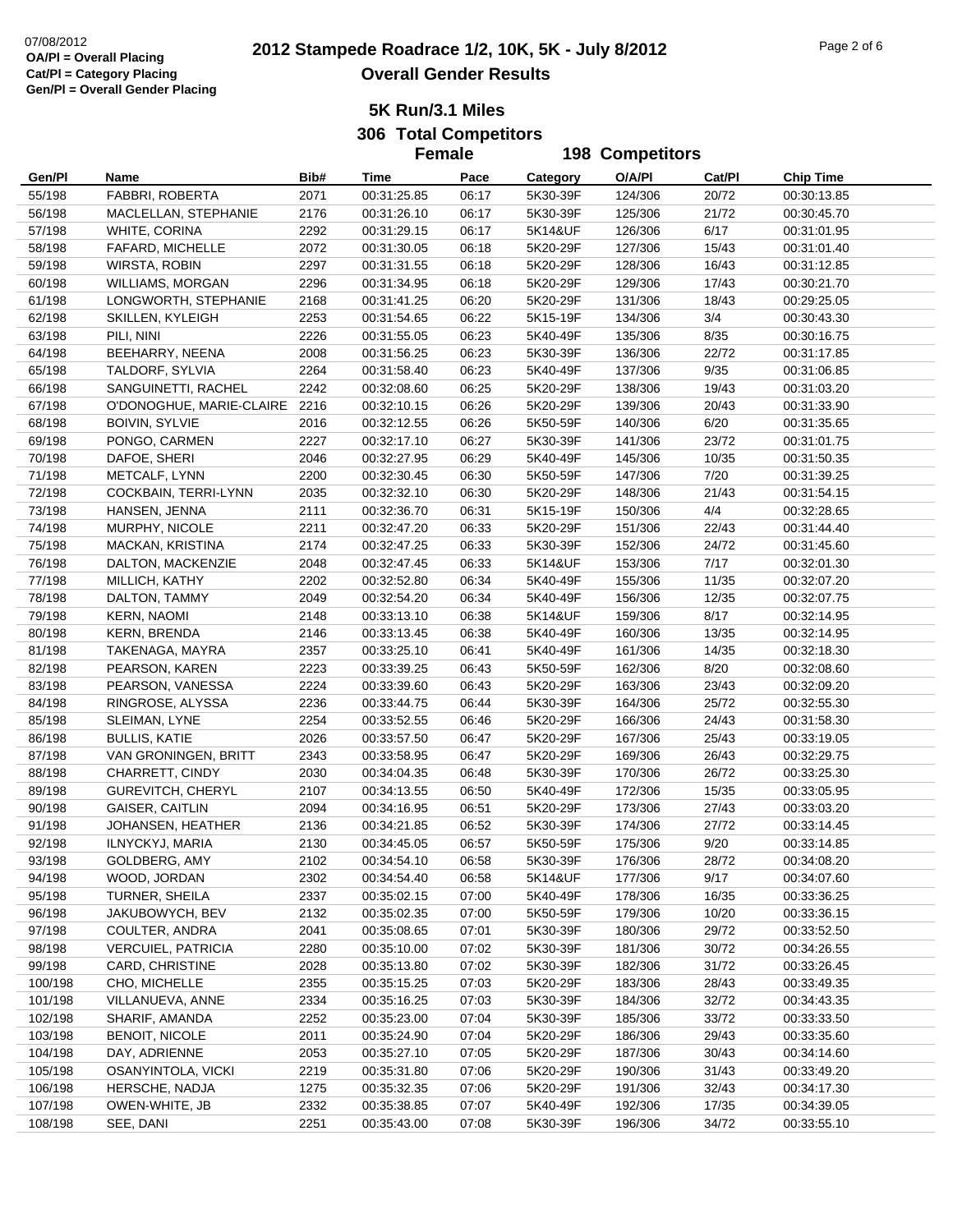# **2012 Stampede Roadrace 1/2, 10K, 5K - July 8/2012** 07/08/2012 Page 3 of 6 **Overall Gender Results**

**5K Run/3.1 Miles306 Total Competitors**

|                    |                                       |              | <b>Female</b>              |                | <b>198 Competitors</b> |                    |                |                            |
|--------------------|---------------------------------------|--------------|----------------------------|----------------|------------------------|--------------------|----------------|----------------------------|
| Gen/Pl             | Name                                  | Bib#         | Time                       | Pace           | Category               | O/A/PI             | Cat/Pl         | <b>Chip Time</b>           |
| 109/198            | YOUNGBERG, KAREN                      | 2305         | 00:35:54.70                | 07:10          | 5K30-39F               | 197/306            | 35/72          | 00:35:33.50                |
| 110/198            | JANSSEN, MELANIE                      | 2134         | 00:36:00.60                | 07:12          | 5K30-39F               | 198/306            | 36/72          | 00:35:42.90                |
| 111/198            | BROWN, JOAN                           | 2023         | 00:36:23.35                | 07:16          | 5K50-59F               | 200/306            | 11/20          | 00:35:13.40                |
| 112/198            | NESTERENKO, LOUISE                    | 2213         | 00:36:32.45                | 07:18          | 5K60-69F               | 201/306            | 3/5            | 00:36:30.55                |
| 113/198            | MULDER, TRISH                         | 2324         | 00:36:35.00                | 07:19          | 5K30-39F               | 202/306            | 37/72          | 00:34:46.15                |
| 114/198            | GIBSON, COLLETTE                      | 2341         | 00:36:37.30                | 07:19          | 5K30-39F               | 203/306            | 38/72          | 00:34:55.30                |
| 115/198            | <b>VOREL, NICHOLE</b>                 | 2340         | 00:36:37.65                | 07:19          | 5K30-39F               | 204/306            | 39/72          | 00:34:55.40                |
| 116/198            | <b>WELLS, KAREN</b>                   | 2291         | 00:36:38.05                | 07:19          | 5K40-49F               | 205/306            | 18/35          | 00:35:01.05                |
| 117/198            | CZUCZMAN, JEANNIE                     | 2338         | 00:36:38.35                | 07:19          | 5K30-39F               | 206/306            | 40/72          | 00:34:56.25                |
| 118/198            | MORIN, ANIK                           | 2208         | 00:36:41.00                | 07:20          | 5K30-39F               | 207/306            | 41/72          | 00:35:32.90                |
| 119/198            | GETZ, JENNIFER                        | 2095         | 00:36:41.05                | 07:20          | 5K20-29F               | 208/306            | 33/43          | 00:35:36.60                |
| 120/198            | LAROCHELLE, MARIE                     | 2160         | 00:36:47.75                | 07:21          | 5K50-59F               | 209/306            | 12/20          | 00:36:04.25                |
| 121/198            | DOORNBOS, DANIELLE                    | 2347         | 00:36:54.35                | 07:22          | 5K20-29F               | 211/306            | 34/43          | 00:35:37.35                |
| 122/198            | <b>SCREPNEK, NICOLE</b>               | 2250         | 00:37:18.65                | 07:27          | 5K30-39F               | 213/306            | 42/72          | 00:36:17.50                |
| 123/198            | REIMER, KARA                          | 2232         | 00:37:20.10                | 07:28          | 5K30-39F               | 214/306            | 43/72          | 00:35:19.55                |
| 124/198            | AZPIAZU, MARIA CRISTI                 | 2003         | 00:37:37.55                | 07:31          | 5K50-59F               | 217/306            | 13/20          | 00:36:32.35                |
| 125/198            | LUHOWY, PAMELA                        | 2356         | 00:37:42.80                | 07:32          | 5K40-49F               | 218/306            | 19/35          | 00:35:44.45                |
| 126/198            | ALDIE, TARA                           | 2000         | 00:37:49.80                | 07:33          | 5K30-39F               | 219/306            | 44/72          | 00:36:32.20                |
| 127/198            | GEE, RISHMA                           | 2358         | 00:37:51.45                | 07:34          | 5K30-39F               | 220/306            | 45/72          | 00:35:52.20                |
| 128/198            | HOUGH, AMBER                          | 2125         | 00:38:18.05                | 07:39          | 5K40-49F               | 221/306            | 20/35          | 00:36:50.40                |
| 129/198            | TALDORF, KRISTA                       | 2263         | 00:38:21.45                | 07:40          | 5K30-39F               | 222/306            | 46/72          | 00:37:30.70                |
| 130/198            | GIN, SOPHIA                           | 2099         | 00:38:25.80                | 07:41          | 5K40-49F               | 223/306            | 21/35          | 00:36:54.55                |
| 131/198            | MORLOCK, CARA                         | 2209         | 00:38:30.35                | 07:42          | 5K20-29F               | 224/306            | 35/43          | 00:36:35.85                |
| 132/198            | WHITE, MARY MADELIN                   | 2294         | 00:38:38.85                | 07:43          | 5K70+F                 | 225/306            | 1/2            | 00:38:00.75                |
| 133/198            | <b>VALLIERES, LINA</b>                | 2275         | 00:38:52.05                | 07:46          | 5K30-39F               | 228/306            | 47/72          | 00:37:07.05                |
| 134/198            | NADEAU, MELISSA                       | 2212         | 00:39:18.25                | 07:51          | 5K30-39F               | 229/306            | 48/72          | 00:37:59.55                |
| 135/198            | FRIZZELL, CARIE                       | 2091         | 00:39:18.35                | 07:51          | 5K30-39F               | 230/306            | 49/72          | 00:37:58.90                |
| 136/198            | WITHERS, ANITA                        | 2298         | 00:39:31.40                | 07:54          | 5K20-29F               | 231/306            | 36/43          | 00:37:56.85                |
| 137/198            | MACLACHLAN, KYLA                      | 2175         | 00:39:47.75                | 07:57          | 5K30-39F               | 232/306            | 50/72          | 00:38:03.95                |
| 138/198            | GRIEBEL, CLAUDIA                      | 2105         | 00:39:50.20                | 07:58          | 5K40-49F               | 233/306            | 22/35          | 00:38:15.60                |
| 139/198            | KASER, ALANNA                         | 2142         | 00:39:58.50                | 07:59          | 5K14&UF                | 234/306            | 10/17          | 00:39:23.05                |
| 140/198            | HEATHERINGTON, CATHY                  | 2116         | 00:40:00.55                | 08:00          | 5K40-49F               | 235/306            | 23/35          | 00:39:23.35                |
| 141/198            | DE PAOLI, CINDY                       | 2055         | 00:40:13.05                | 08:02          | 5K30-39F               | 236/306            | 51/72          | 00:38:12.80                |
| 142/198            | HENRY, MARLENE                        | 2179         | 00:40:21.55                | 08:04          | 5K30-39F               | 237/306            | 52/72          | 00:39:54.05                |
| 143/198            | LEPPS, KYLA                           | 2164         | 00:40:37.55                | 08:07          | 5K30-39F               | 238/306            | 53/72          | 00:38:35.75                |
| 144/198            | UNRUH, NIKKI                          | 2273         | 00:40:53.75                | 08:10          | 5K20-29F               | 239/306            | 37/43          | 00:39:42.95                |
| 145/198            | DAVIES, RHEA                          | 2050         | 00:40:53.80                | 08:10          | 5K50-59F               | 240/306            | 14/20          | 00:39:42.25                |
| 146/198<br>147/198 | TUFTS, SARAH                          | 2320         | 00:41:12.15                | 08:14          | 5K14&UF                | 241/306            | 11/17          | 00:39:14.75                |
|                    | HOLMES, KIM                           | 2122<br>2042 | 00:41:14.15                | 08:14          | 5K40-49F               | 242/306            | 24/35          | 00:39:34.20<br>00:39:47.90 |
| 148/198            | CRAMER, DAYLE<br><b>BLADES, KELLY</b> | 2015         | 00:41:21.85                | 08:16          | 5K30-39F<br>5K30-39F   | 243/306<br>244/306 | 54/72          | 00:39:48.65                |
| 149/198<br>150/198 | BEVERIDGE, JILLIAN                    | 2013         | 00:41:21.95<br>00:41:22.70 | 08:16<br>08:16 | 5K30-39F               | 245/306            | 55/72<br>56/72 | 00:39:48.70                |
| 151/198            | <b>BROST, MAUREEN</b>                 | 2346         | 00:41:29.90                | 08:17          | 5K40-49F               | 247/306            | 25/35          | 00:39:42.80                |
| 152/198            | ALEX, GILLIAN                         | 2321         | 00:41:44.85                | 08:20          | 5K20-29F               | 249/306            | 38/43          | 00:40:09.00                |
| 153/198            | JAMES, DEBRA                          | 2133         | 00:41:55.55                | 08:23          | 5K40-49F               | 251/306            | 26/35          | 00:40:04.85                |
| 154/198            | CHIN-LENN, LAURA                      | 2329         | 00:42:04.95                | 08:24          | 5K30-39F               | 253/306            | 57/72          | 00:40:28.55                |
| 155/198            | HUCK, LISA                            | 2127         | 00:42:10.70                | 08:26          | 5K50-59F               | 254/306            | 15/20          | 00:40:44.05                |
| 156/198            | <b>GRAVES, TRACY</b>                  | 2104         | 00:42:10.75                | 08:26          | 5K40-49F               | 255/306            | 27/35          | 00:40:44.45                |
| 157/198            | <b>KRYGIER, NICKI</b>                 | 2156         | 00:42:20.00                | 08:28          | 5K30-39F               | 257/306            | 58/72          | 00:40:43.50                |
| 158/198            | MCRAE, KATHRYN                        | 1428         | 00:42:40.20                | 08:32          | 5K30-39F               | 258/306            | 59/72          | 00:41:55.45                |
| 159/198            | GIROUX, KATHERINE                     | 1227         | 00:42:46.60                | 08:33          | 5K30-39F               | 259/306            | 60/72          | 00:41:11.60                |
| 160/198            | <b>BAUER, TERESA</b>                  | 2006         | 00:42:47.95                | 08:33          | 5K30-39F               | 260/306            | 61/72          | 00:42:02.75                |
| 161/198            | TAM, AMANDA                           | 1602         | 00:43:43.40                | 08:44          | 5K20-29F               | 261/306            | 39/43          | 00:42:04.20                |
| 162/198            | CAVANAGH, KATRINA                     | 2029         | 00:43:44.10                | 08:44          | 5K20-29F               | 262/306            | 40/43          | 00:43:00.80                |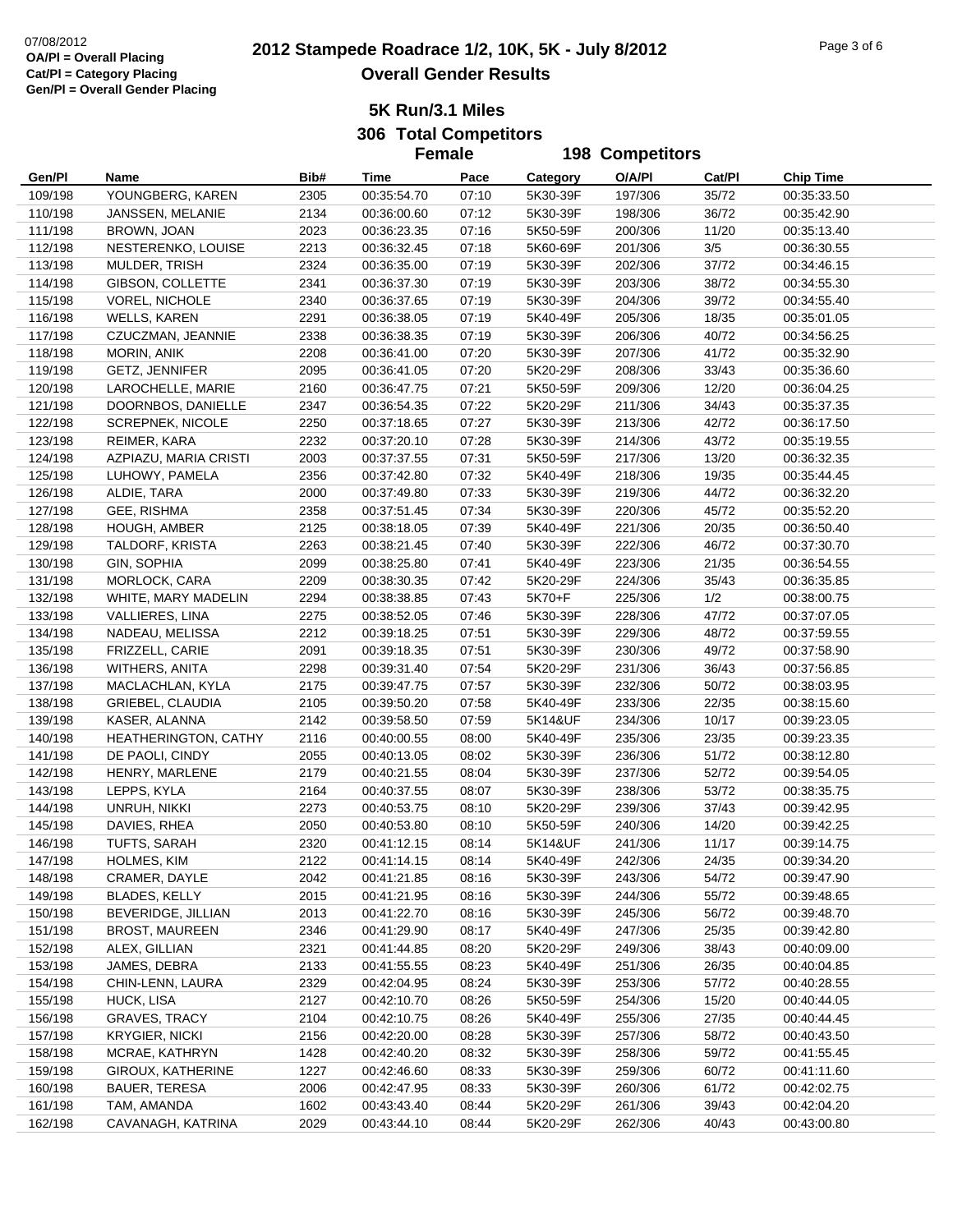# **2012 Stampede Roadrace 1/2, 10K, 5K - July 8/2012** 07/08/2012 Page 4 of 6 **Overall Gender Results**

**5K Run/3.1 Miles306 Total Competitors**

|         |                          |      |             | <b>Female</b> | <b>198 Competitors</b> |         |        |                  |
|---------|--------------------------|------|-------------|---------------|------------------------|---------|--------|------------------|
| Gen/Pl  | Name                     | Bib# | Time        | Pace          | Category               | O/A/PI  | Cat/Pl | <b>Chip Time</b> |
| 163/198 | RODGERS, WYNNE           | 2303 | 00:43:52.00 | 08:46         | 5K14&UF                | 264/306 | 12/17  | 00:41:54.00      |
| 164/198 | RIMNEY, BRANDY           | 2235 | 00:44:19.75 | 08:51         | 5K30-39F               | 266/306 | 62/72  | 00:42:22.65      |
| 165/198 | MCLEAN, JENNA            | 2191 | 00:44:25.55 | 08:53         | 5K20-29F               | 267/306 | 41/43  | 00:34:38.55      |
| 166/198 | FORAN, DIANA             | 2084 | 00:45:17.10 | 09:03         | 5K50-59F               | 268/306 | 16/20  | 00:43:48.10      |
| 167/198 | OMAN, TRACY              | 2218 | 00:45:17.30 | 09:03         | 5K30-39F               | 269/306 | 63/72  | 00:43:48.95      |
| 168/198 | THIESSEN, JOSILYNN       | 2268 | 00:45:22.50 | 09:04         | 5K30-39F               | 270/306 | 64/72  | 00:43:22.90      |
| 169/198 | DAVISON, BRANDI          | 2052 | 00:45:22.60 | 09:04         | 5K30-39F               | 271/306 | 65/72  | 00:43:23.75      |
| 170/198 | THIESSEN, AMANDA         | 2267 | 00:45:26.75 | 09:05         | 5K30-39F               | 272/306 | 66/72  | 00:43:27.35      |
| 171/198 | ROBERTS, AMANDA          | 2365 | 00:45:55.95 | 09:11         | 5K30-39F               | 273/306 | 67/72  | 00:44:02.30      |
| 172/198 | RISDON, KELIE            | 2237 | 00:45:56.55 | 09:11         | 5K30-39F               | 274/306 | 68/72  | 00:44:02.75      |
| 173/198 | HANSEN, JENNIFER         | 2112 | 00:46:20.45 | 09:16         | 5K20-29F               | 275/306 | 42/43  | 00:44:23.80      |
| 174/198 | WONG, AMY                | 2300 | 00:46:20.55 | 09:16         | 5K20-29F               | 276/306 | 43/43  | 00:44:23.90      |
| 175/198 | JUDGE, TRACEY            | 2139 | 00:46:25.70 | 09:17         | 5K40-49F               | 277/306 | 28/35  | 00:45:39.35      |
| 176/198 | LASSALINE, JILL          | 2161 | 00:46:25.90 | 09:17         | 5K40-49F               | 278/306 | 29/35  | 00:46:01.20      |
| 177/198 | ANDERSON, SYNTHIA        | 2002 | 00:46:29.95 | 09:17         | 5K30-39F               | 279/306 | 69/72  | 00:44:53.80      |
| 178/198 | MAFRICA, SYLVIE          | 2177 | 00:46:30.10 | 09:18         | 5K50-59F               | 280/306 | 17/20  | 00:44:53.90      |
| 179/198 | <b>SCHROEDER, DALE</b>   | 2248 | 00:46:39.65 | 09:19         | 5K40-49F               | 281/306 | 30/35  | 00:45:12.80      |
| 180/198 | VISSER, SANDY            | 2282 | 00:46:39.70 | 09:19         | 5K50-59F               | 282/306 | 18/20  | 00:45:12.85      |
| 181/198 | VAN ALLEN, BARBIE        | 2330 | 00:48:00.95 | 09:36         | 5K60-69F               | 283/306 | 4/5    | 00:46:03.05      |
| 182/198 | TUFTS, GILLIAN           | 2319 | 00:49:38.55 | 09:55         | 5K40-49F               | 284/306 | 31/35  | 00:47:41.45      |
| 183/198 | TUFTS, EMMA              | 2269 | 00:49:38.85 | 09:55         | 5K14&UF                | 285/306 | 13/17  | 00:47:41.90      |
| 184/198 | SACKNEY, LORNA           | 2241 | 00:50:05.25 | 10:01         | 5K70+F                 | 286/306 | 2/2    | 00:48:09.85      |
| 185/198 | <b>BOLGER, ERIN</b>      | 2018 | 00:50:08.90 | 10:01         | 5K40-49F               | 287/306 | 32/35  | 00:48:13.75      |
| 186/198 | CHRISTENSEN, RUBY        | 2032 | 00:52:41.90 | 10:32         | 5K30-39F               | 289/306 | 70/72  | 00:50:35.70      |
| 187/198 | HOPKINS, NEVENA          | 2124 | 00:52:44.45 | 10:32         | 5K40-49F               | 290/306 | 33/35  | 00:50:31.95      |
| 188/198 | WALKER, MARIE            | 2283 | 00:54:32.95 | 10:54         | 5K14&UF                | 292/306 | 14/17  | 00:52:26.05      |
| 189/198 | <b>WALKER, STEPHANIE</b> | 2285 | 00:54:44.60 | 10:56         | 5K14&UF                | 293/306 | 15/17  | 00:52:35.90      |
| 190/198 | DZIOWGO, AMIE            | 2068 | 00:54:53.40 | 10:58         | 5K30-39F               | 294/306 | 71/72  | 00:53:01.20      |
| 191/198 | O'BRIEN, LEANN           | 2163 | 00:54:56.80 | 10:59         | 5K40-49F               | 296/306 | 34/35  | 00:53:04.00      |
| 192/198 | GREENWOOD, LYNN          | 2344 | 00:54:57.35 | 10:59         | 5K50-59F               | 297/306 | 19/20  | 00:53:04.25      |
| 193/198 | TWA, GABRIELLE           | 2271 | 00:55:48.20 | 11:09         | 5K14&UF                | 298/306 | 16/17  | 00:54:22.00      |
| 194/198 | TWA, LISA                | 2272 | 00:55:49.45 | 11:09         | 5K30-39F               | 299/306 | 72/72  | 00:54:24.15      |
| 195/198 | VERCUIEL, JODENE         | 2279 | 00:59:06.45 | 11:49         | 5K14&UF                | 300/306 | 17/17  | 00:58:21.70      |
| 196/198 | BECKER, CAROL            | 2007 | 00:59:29.15 | 11:53         | 5K60-69F               | 301/306 | $5/5$  | 00:57:20.55      |
| 197/198 | DOR, PASCALE             | 2061 | 01:01:42.65 | 12:20         | 5K40-49F               | 303/306 | 35/35  | 01:01:31.75      |
| 198/198 | LIGUORI, ELLEN           | 2165 | 01:03:59.60 | 12:47         | 5K50-59F               | 306/306 | 20/20  | 01:01:55.60      |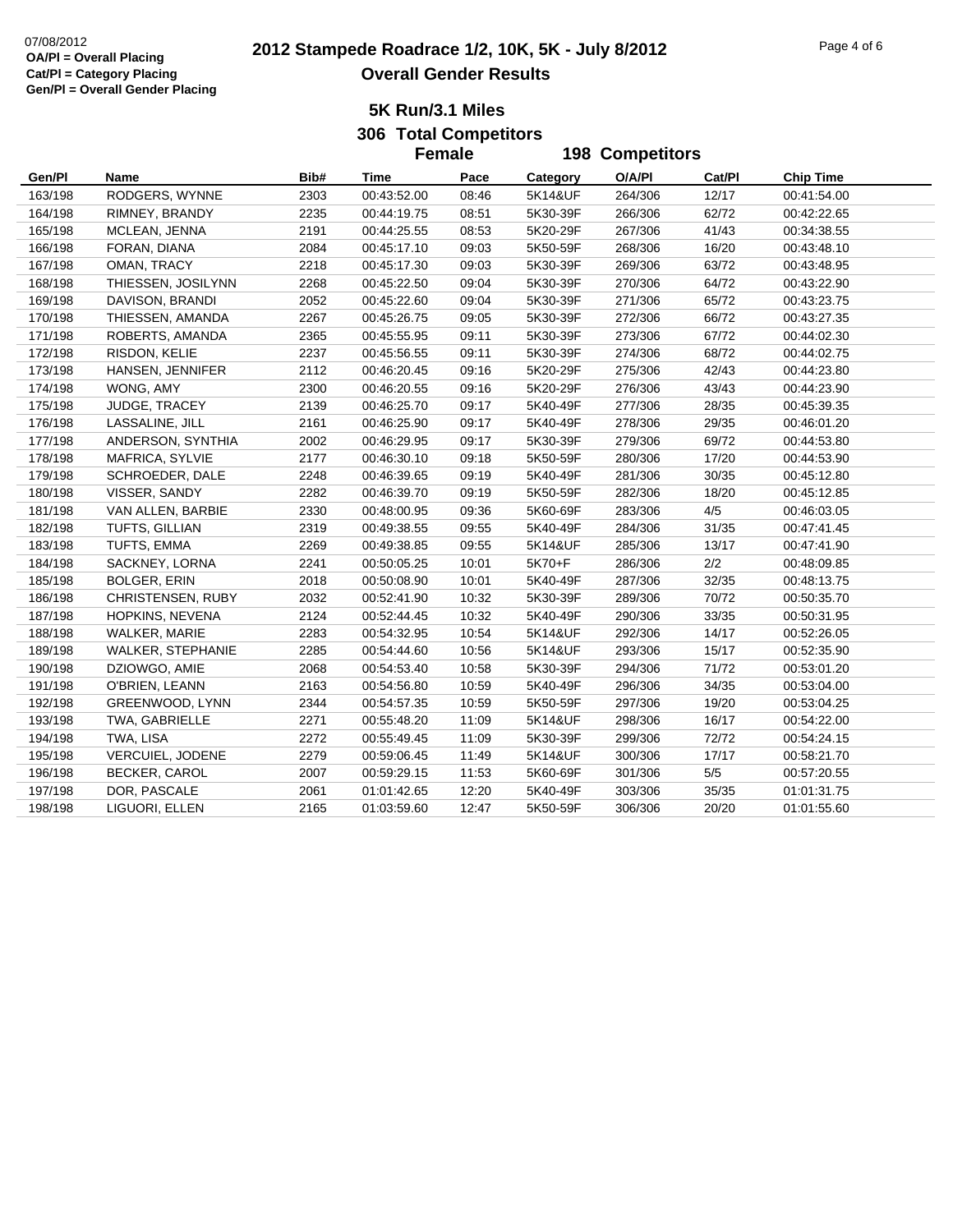# **2012 Stampede Roadrace 1/2, 10K, 5K - July 8/2012** 07/08/2012 Page 5 of 6 **Overall Gender Results**

**5K Run/3.1 Miles**

**306 Total Competitors Male**

|                  |                                    |              | <b>Male</b>                |                | 108 Competitors      |                  |                |                            |  |
|------------------|------------------------------------|--------------|----------------------------|----------------|----------------------|------------------|----------------|----------------------------|--|
| Gen/Pl           | Name                               | Bib#         | Time                       | Pace           | Category             | O/A/PI           | Cat/Pl         | <b>Chip Time</b>           |  |
| 1/108            | <b>BROWN, TRAVIS</b>               | 2025         | 00:17:19.85                | 03:27          | 5K20-29M             | 1/306            | 1/14           | 00:17:19.10                |  |
| 2/108            | LAFONTANT, FELIX                   | 2313         | 00:17:30.25                | 03:30          | 5K15-19M             | 2/306            | 1/3            | 00:17:29.95                |  |
| 3/108            | WITTIG, LUC                        | 2299         | 00:17:40.75                | 03:32          | 5K20-29M             | 3/306            | 2/14           | 00:17:39.85                |  |
| 4/108            | WANG, NICOLAS                      | 2288         | 00:18:37.30                | 03:43          | 5K30-39M             | 5/306            | 1/23           | 00:18:35.50                |  |
| 5/108            | KELLY, DANIEL                      | 2144         | 00:19:18.55                | 03:51          | 5K20-29M             | 6/306            | 3/14           | 00:19:11.80                |  |
| 6/108            | MACHOWSKI, STEPHEN                 | 2173         | 00:19:26.65                | 03:53          | 5K20-29M             | 7/306            | 4/14           | 00:19:22.15                |  |
| 7/108            | HAYES, JASON                       | 2115         | 00:19:30.20                | 03:54          | 5K30-39M             | 8/306            | 2/23           | 00:19:25.05                |  |
| 8/108            | GUREVITCH, JASON                   | 2110         | 00:19:36.50                | 03:55          | 5K40-49M             | 9/306            | 1/26           | 00:19:33.85                |  |
| 9/108            | FAJARDO, DAVE                      | 2073         | 00:19:41.85                | 03:56          | 5K30-39M             | 10/306           | 3/23           | 00:19:33.70                |  |
| 10/108           | CORMIER, RYAN                      | 2040         | 00:19:46.00                | 03:57          | 5K20-29M             | 11/306           | 5/14           | 00:19:44.15                |  |
| 11/108           | MITCHELMORE, PETER                 | 2204         | 00:19:47.15                | 03:57          | 5K30-39M             | 12/306           | 4/23           | 00:19:46.70                |  |
| 12/108           | KELLY, STEVE                       | 2145         | 00:20:17.30                | 04:03          | 5K50-59M             | 13/306           | 1/12           | 00:20:11.45                |  |
| 13/108           | <b>WHEELER, BARRY</b>              | 2325         | 00:20:33.15                | 04:06          | 5K50-59M             | 14/306           | 2/12           | 00:20:29.05                |  |
| 14/108           | VAN GRONINGEN, JOHN                | 2277         | 00:20:45.85                | 04:09          | 5K50-59M             | 15/306           | 3/12           | 00:20:42.20                |  |
| 15/108           | WALL, SHELDON                      | 2287         | 00:20:55.20                | 04:11          | 5K40-49M             | 17/306           | 2/26           | 00:20:48.55                |  |
| 16/108           | SAVOIE, JOHN                       | 2245         | 00:20:58.25                | 04:11          | 5K40-49M             | 18/306           | 3/26           | 00:20:54.05                |  |
| 17/108           | MOORE, ADRIAN                      | 2206         | 00:21:04.35                | 04:12          | 5K40-49M             | 19/306           | 4/26           | 00:20:58.55                |  |
| 18/108           | DALY, LORNE                        | 2339         | 00:22:28.80                | 04:29          | 5K50-59M             | 23/306           | 4/12           | 00:22:26.65                |  |
| 19/108           | OLAR, EVAN                         | 2217         | 00:22:45.80                | 04:33          | 5K20-29M             | 25/306           | 6/14           | 00:22:26.20                |  |
| 20/108           | MILLICH, CHRIS                     | 2201         | 00:23:04.00                | 04:36          | 5K40-49M             | 27/306           | 5/26           | 00:22:19.25                |  |
| 21/108           | FOX, JAMI                          | 2090         | 00:23:06.25                | 04:37          | 5K30-39M             | 28/306           | 5/23           | 00:22:40.40                |  |
| 22/108           | KING, QUENTIN                      | 2149         | 00:23:06.60                | 04:37          | 5K15-19M             | 29/306           | 2/3            | 00:22:31.70                |  |
| 23/108           | <b>BROVKIN, MARK</b>               | 2317         | 00:23:06.85                | 04:37          | 5K14&UM              | 30/306           | 1/23           | 00:22:48.25                |  |
| 24/108           | BOULTER, DANIEL                    | 2019         | 00:23:13.15                | 04:38          | 5K14&UM              | 31/306           | 2/23           | 00:23:07.85                |  |
| 25/108           | MERCER, TROY                       | 2199         | 00:23:22.00                | 04:40          | 5K40-49M             | 32/306           | 6/26           | 00:23:16.20                |  |
| 26/108           | CONSTANTINE, DALE                  | 2039         | 00:23:27.25                | 04:41          | 5K50-59M             | 33/306           | 5/12           | 00:23:07.65                |  |
| 27/108           | PARKER, JIM                        | 2221         | 00:23:31.60                | 04:42          | 5K50-59M             | 34/306           | 6/12           | 00:23:22.20                |  |
| 28/108           | EAST, IAN                          | 2361         | 00:23:43.10                | 04:44          | 5K14&UM              | 35/306           | 3/23           | 00:23:41.90                |  |
| 29/108           | FILLIP, TODD                       | 2080         | 00:23:55.60                | 04:47          | 5K40-49M             | 37/306           | 7/26           | 00:23:46.95                |  |
| 30/108           | MILLS, STEVEN                      | 2203         | 00:24:42.45                | 04:56          | 5K50-59M             | 39/306           | 7/12           | 00:24:00.95                |  |
| 31/108           | DEVOLIN, BARRY                     | 2059         | 00:24:52.05                | 04:58          | 5K40-49M             | 41/306           | 8/26           | 00:24:48.00                |  |
| 32/108           | TURNBULL, BLAKE                    | 2270         | 00:25:15.05                | 05:03          | 5K30-39M             | 44/306           | 6/23           | 00:24:15.35                |  |
| 33/108           | THEVENIN, FLORENT                  | 2266         | 00:25:25.15                | 05:05          | 5K30-39M             | 46/306           | 7/23           | 00:24:28.95                |  |
| 34/108           | KOEPKE, JACKSON                    | 2152         | 00:25:27.65                | 05:05          | 5K14&UM              | 48/306           | 4/23           | 00:24:44.75                |  |
| 35/108           | <b>WARREN, BRENT</b>               | 2289         | 00:25:53.30                | 05:10          | 5K50-59M             | 52/306           | 8/12           | 00:25:11.90                |  |
| 36/108           | FORMAN, MATTHEW                    | 2087         | 00:26:44.05                | 05:20          | 5K14&UM              | 54/306           | 5/23           | 00:25:32.05                |  |
| 37/108           | LOUIS, ADAM                        | 2169         | 00:26:44.80                | 05:20          | 5K14&UM              | 55/306           | 6/23           | 00:26:09.95                |  |
| 38/108           | LOUIS, TERRY                       | 2170         | 00:26:44.85                | 05:20          | 5K40-49M             | 56/306           | 9/26           | 00:26:09.65                |  |
| 39/108           | <b>GRANT, DANIEL</b>               | 2103         | 00:26:47.75                | 05:21          | 5K40-49M             | 57/306           | 10/26          | 00:26:29.05                |  |
| 40/108           | PARK, DEREK                        | 2220         | 00:26:49.40                | 05:21          | 5K14&UM              | 58/306           | 7/23           | 00:26:47.85                |  |
| 41/108           | UYS, CLOETE                        | 2274         | 00:27:14.35                | 05:26          | 5K50-59M             | 62/306           | 9/12           | 00:26:37.50                |  |
| 42/108           | ANABO, MAX                         | 2001         | 00:28:06.50                | 05:37          | 5K30-39M             | 68/306           | 8/23           | 00:26:44.60                |  |
| 43/108           | MARE, DANIEL                       | 2354         | 00:28:16.70                | 05:39          | 5K30-39M             | 71/306           | 9/23           | 00:28:11.95                |  |
| 44/108           | ZADAN, NICK                        | 2307         | 00:28:17.75                | 05:39          | 5K70+M               | 73/306           | 1/2            | 00:28:16.70                |  |
| 45/108           | ROGERS, RODNEY                     | 2239         | 00:28:33.40                | 05:42          | 5K40-49M             | 76/306           | 11/26          | 00:27:35.30                |  |
| 46/108           | SIMMONS, DARRIN                    | 2323         | 00:28:45.10                | 05:45          | 5K40-49M             | 79/306           | 12/26          | 00:27:12.80                |  |
| 47/108           | DAFOE, JOHN<br>FONG, JOHNSON       | 2350         | 00:28:54.50                | 05:46          | 5K40-49M             | 80/306           | 13/26          | 00:28:20.95                |  |
| 48/108           |                                    | 2083         | 00:29:03.30                | 05:48          | 5K30-39M             | 81/306           | 10/23          | 00:28:24.35                |  |
| 49/108<br>50/108 | CHALMERS, TYLER<br>LONGWORTH, HERB | 2363         | 00:29:13.00                | 05:50<br>05:52 | 5K30-39M             | 83/306<br>84/306 | 11/23<br>10/12 | 00:29:03.50<br>00:27:04.15 |  |
| 51/108           | KIRKBY, ROBERT                     | 2167<br>2151 | 00:29:20.15<br>00:29:23.75 | 05:52          | 5K50-59M<br>5K60-69M | 86/306           | 1/5            | 00:29:21.70                |  |
| 52/108           | GUREVITCH, DARRYL                  | 2108         | 00:29:33.65                | 05:54          | 5K40-49M             | 87/306           | 14/26          | 00:27:56.40                |  |
| 53/108           | COHEN, ROBERT                      | 2036         | 00:29:34.20                | 05:54          | 5K30-39M             | 88/306           | 12/23          | 00:27:57.00                |  |
| 54/108           | HYNDS, JOHN                        | 2129         | 00:29:47.00                | 05:57          | 5K40-49M             | 92/306           | 15/26          | 00:28:08.90                |  |
|                  |                                    |              |                            |                |                      |                  |                |                            |  |